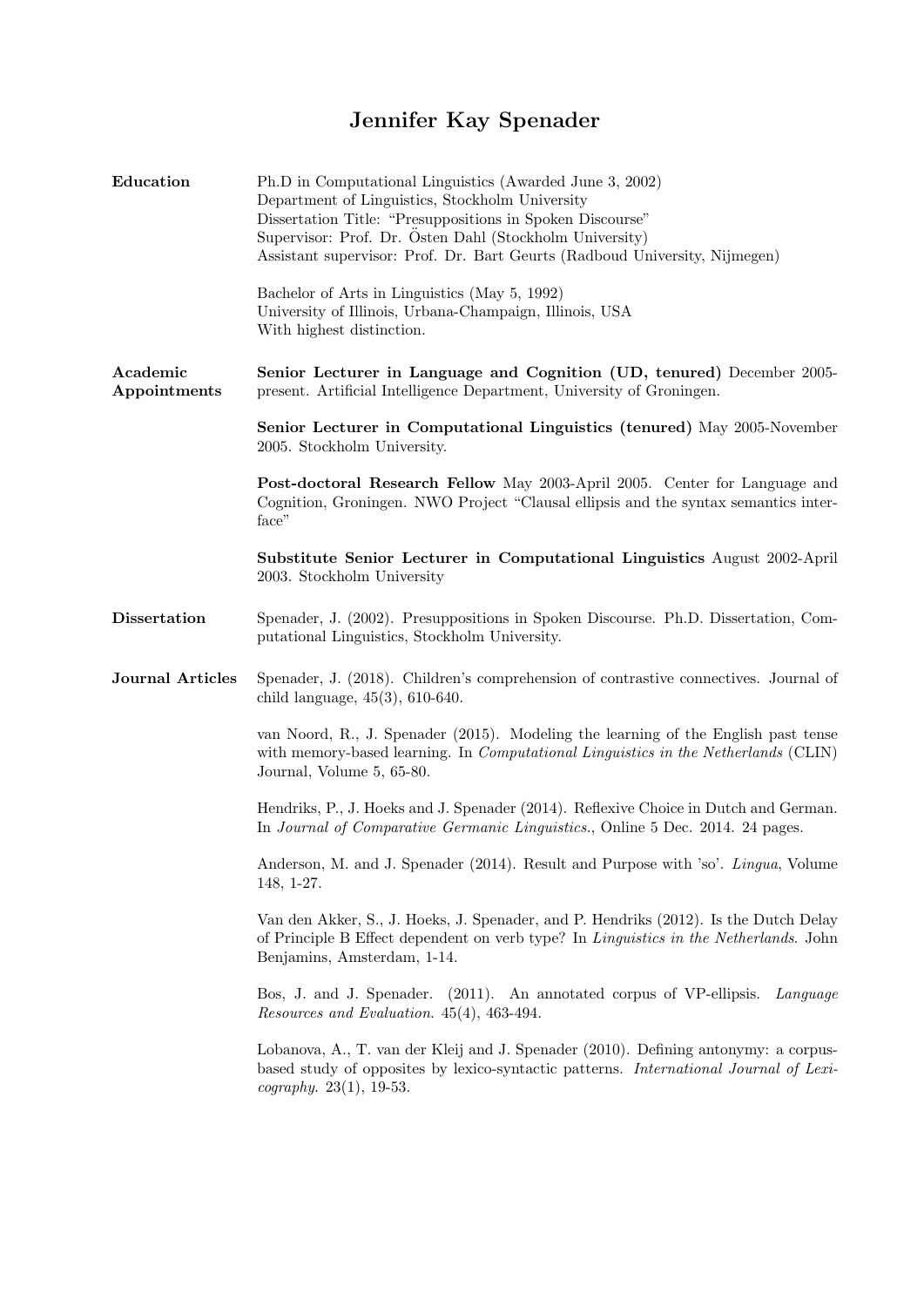|                                                            | Spenader, J. and E. Maier (2009). Contrast as denial in multi-dimensional semantics.<br><i>Journal of Pragmatics.</i> 41(9), 1707-1726.                                                                                                                                                                                                                                                                     |
|------------------------------------------------------------|-------------------------------------------------------------------------------------------------------------------------------------------------------------------------------------------------------------------------------------------------------------------------------------------------------------------------------------------------------------------------------------------------------------|
|                                                            | Spenader, J., E. J. Smits and P. Hendriks (2009). Coherent discourse solves the pro-<br>noun interpretation problem. Journal of Child Language. $36(1)$ , 23-52.                                                                                                                                                                                                                                            |
|                                                            | Hendriks, P. and J. Spenader (2005/2006). When production precedes comprehension:<br>An optimization approach to the acquisition of pronouns. Language Acquisition. 13(4),<br>319-348.                                                                                                                                                                                                                      |
|                                                            | Spenader, J. (2004). Using Simple Word Alignment Measures to Study Discourse<br>Particles, Sprache und Datenverarbeitung, International Journal for Language Data<br><i>Processing.</i> Vol. $28(1)$ , 9-19.                                                                                                                                                                                                |
|                                                            | Spenader, J. (2004). Modality Realization as Contrast in Discourse, <i>Journal of Se-</i><br>mantics, Vol. 21 $(2)$ , 113-131.                                                                                                                                                                                                                                                                              |
|                                                            | Spenader, J. (2003). Factive Presuppositions, Accommodation and Information struc-<br>ture, Journal of Logic Language and Information, Vol. 12(3), 351-368.                                                                                                                                                                                                                                                 |
| Proceedings of<br>Refereed<br>Conferences and<br>Workshops | Toral, A., Edman, L., Yeshmagambetova, G., and Spenader, J. (2019). Neural Machine<br>Translation for English-Kazakh with Morphological Segmentation and Synthetic Data.<br>In Proceedings of the Fourth Conference on Machine Translation (Volume 2: Shared<br>Task Papers, Day 1), pp. 386-392.                                                                                                           |
|                                                            | Spenader, J. and C. Roest. (2019). Facilitating Quantifier Acquisition: Training Can<br>Eliminate Children's Spreading Errors. In Proceedings of the 43rd annual Boston Uni-<br>versity Conference on Language Development edited by Megan M. Brown and Brady<br>Dailey. Boston, USA: Cascadilla Press, Vol. 2. pp. 653-666.                                                                                |
|                                                            | Bosnic, A. and J. Spenader, (2019). Acquisition Path of Distributive Markers in Serbian<br>and Dutch: Evidence from an Act-Out Task. In Proceedings of the 43rd Boston<br>University Conference on Language Development. Brown, M. M. & Dailey, B. (eds.).<br>Somerville, MA: Cascadilla Press, Vol 1. pp. 94-108.                                                                                          |
|                                                            | de Koster, A., J. Spenader and P. Hendriks (2018). Are Childrens Overly Distributive<br>Interpretations and Spreading Errors Related? In Proceedings of the 42nd annual<br>Boston University Conference on Language Development, Vol. 1, pp. 413-426.                                                                                                                                                       |
|                                                            | de Koster, A., J. Dotlail, and J. Spenader (2017). Childrens understanding of distribu-<br>tivity and adjectives of comparison. In Proceedings of the Annual Boston University<br>Conference on Language Development, Vol. 1, pp. 373-386.                                                                                                                                                                  |
|                                                            | van Rij, J., P. Hendriks, J. Spenader and H. van Rijn (2009a). From group results<br>to individual patterns in pronoun comprehension. In Proceedings of the 33rd an-<br>nual Boston University Conference on Language Development (BUCLD 33), Cascadilla<br>Press, Somerville, MA. pp 563-574.                                                                                                              |
|                                                            | van Rij, J., P. Hendriks, J. Spenader and H. van Rijn (2009b). Modeling the selective<br>effects of slowed-down speech in pronoun comprehension. In: Jean Crawford, Koichi<br>Otaki, and Masahiko Takahashi (Eds.), In Proceedings of the 3rd Conference on Gener-<br>ative Approaches to Language Acquisition North America (GALANA 2008), Cascadilla<br>Proceedings Project, Somerville, MA, pp. 291-302. |
|                                                            |                                                                                                                                                                                                                                                                                                                                                                                                             |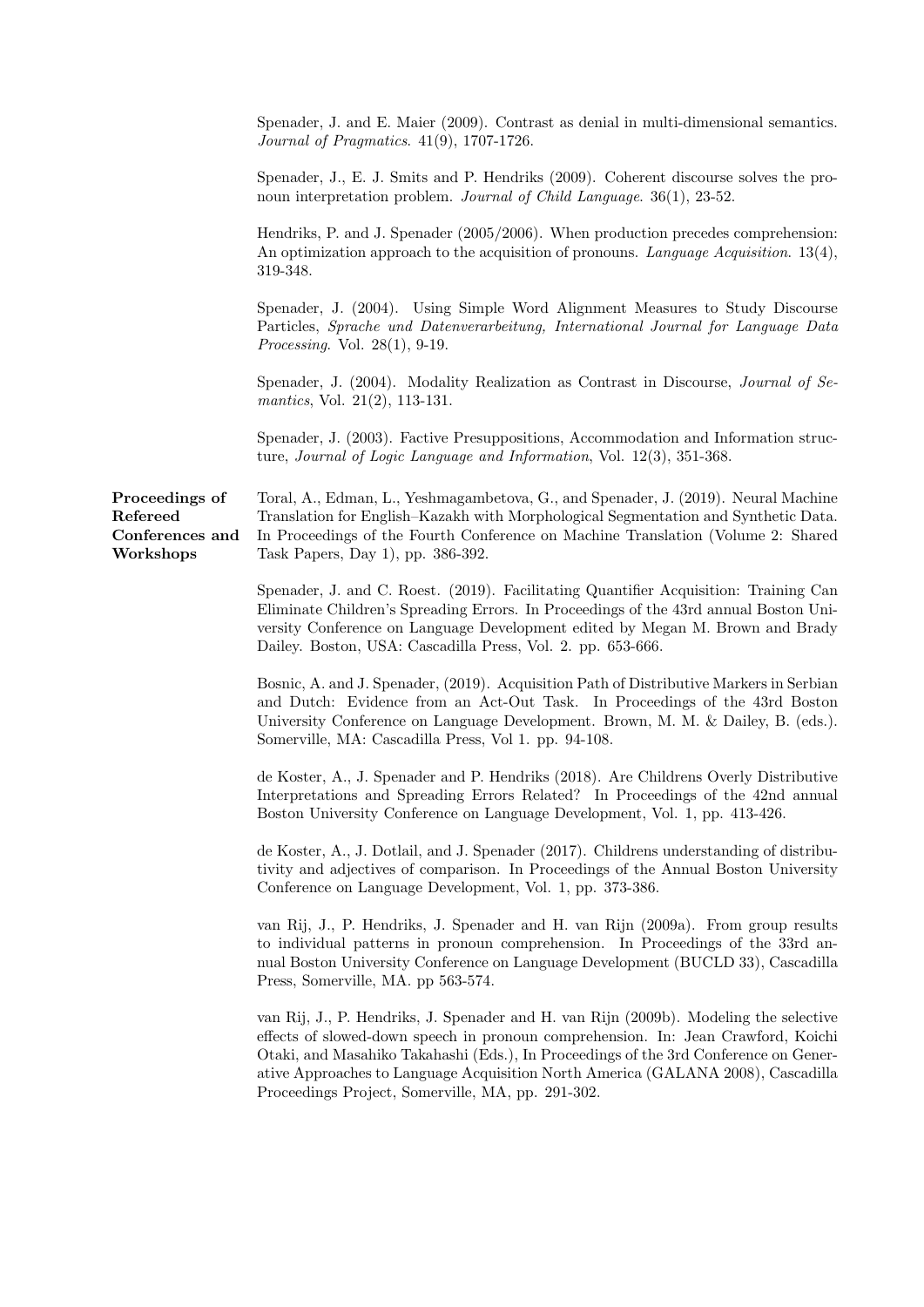Spenader, J. and A. Lobanova (2009). Reliable Discourse Markers for Contrast. Eighth International Workshop on Computational Semantics, Tilburg, January, 2009.

Bouma, G. and J. Spenader (2009). Strong and weak reflexives in Dutch. In the Proceedings of the 7th International Workshop on Treebanks and Linguistic Theories. January 23-24, 2009. Groningen.

Hendriks, P, J. Spenader and E. J. Smits (2008). Frequency-based constraints on reflexive forms in Dutch. In: Jürgen Villadsen and Henning Christiansen (Eds.), In the Proceedings of the 5th International Workshop on Constraints and Language Processing (CSLP 2008), Computer Science Research Reports, No. 122, Roskilde University, Denmark, pp. 33-47.

Lobanova, A., J. Spenader and B. Valkenier (2007). Lexical and Perceptual Grounding of a Sound Ontology. In the Proceedings of Text, Speech and Dialogue 2007, Pilsen, Czech Republic, Sept. 3-7. Lecture Notes in Artificial Intelligence 4629, Springer. pp. 180-187.

Smits, E.J., P. Hendriks and J. Spenader (2007). Using Very Large Parsed Corpora and Judgement Data to Classify Verb Reflexivity. In Anaphora: Analysis, Algorithms and Applications. Selected papers from the 6th Discourse Anaphora and Anaphor Resolution Colloquium, DAARC 2007, Lagos, Portugal, March 2007. Branco, A. Ed. Lecture Notes in Artificial Intelligence 44410, Springer. pp. 77-93.

Spenader, J. and G. Stulp (2007). Antonymy in Contrast Relations. In the Proceedings of the 7th International Workshop on Computational Semantics, Tilburg, 10-12 January, 2007.

Lobanova, A. and J. Spenader (2007). Incorporating Polarity in Lexical Resources. In the Proceedings of Generative Lexicon 2007, Approaches to the Generative Lexicon. Paris, May 2007.

Hendriks, P., I. Siekman, E-J. Smits, and J. Spenader (2007). Pronouns in competition: Predicting acquisition delays cross-linguistically. In: Dagmar Bittner and Natalia Gagarina (Eds.), ZAS Papers in Linguistics, Volume 48 (Intersentential Pronominal Reference in Child and Adult Language. Proceedings of the Conference on Intersentential Pronominal Reference in Child and Adult Language), pp. 75-101.

Maier, E. and J. Spenader (2004). Unifying Contrast and Denial. In the Proceedings of Catalog '04, the 7th Workshop on the Semantics and Pragmatics of Dialogue, Barcelona, July 19-21, 2004.

Huitink, J. and J. Spenader (2004). Cancellation Resistant PCI's. In the Proceedings of the ESSLLI 2004 Workshop on Implicature and Conversational Meaning. Nancy, France, 9-20 August, 2004.

Hendriks, P. and J. Spenader (2004). A Bidirectional Explanation of the Pronoun Interpretation Problem. In the Proceedings of the ESSLLI 2004 Workshop on Semantic Approaches to Binding Theory, Nancy, France, 9-20 August, 2004.

Spenader, J. (2003). Mining Parallel Corpora for Discourse Particle Usage. In the Proceedings of the ESSLLI 2003 workshop on the Meaning and Implementation of Discourse Particles, Manfred Stede and Henk Zeevat, Eds., Vienna, August 18-22, 2003.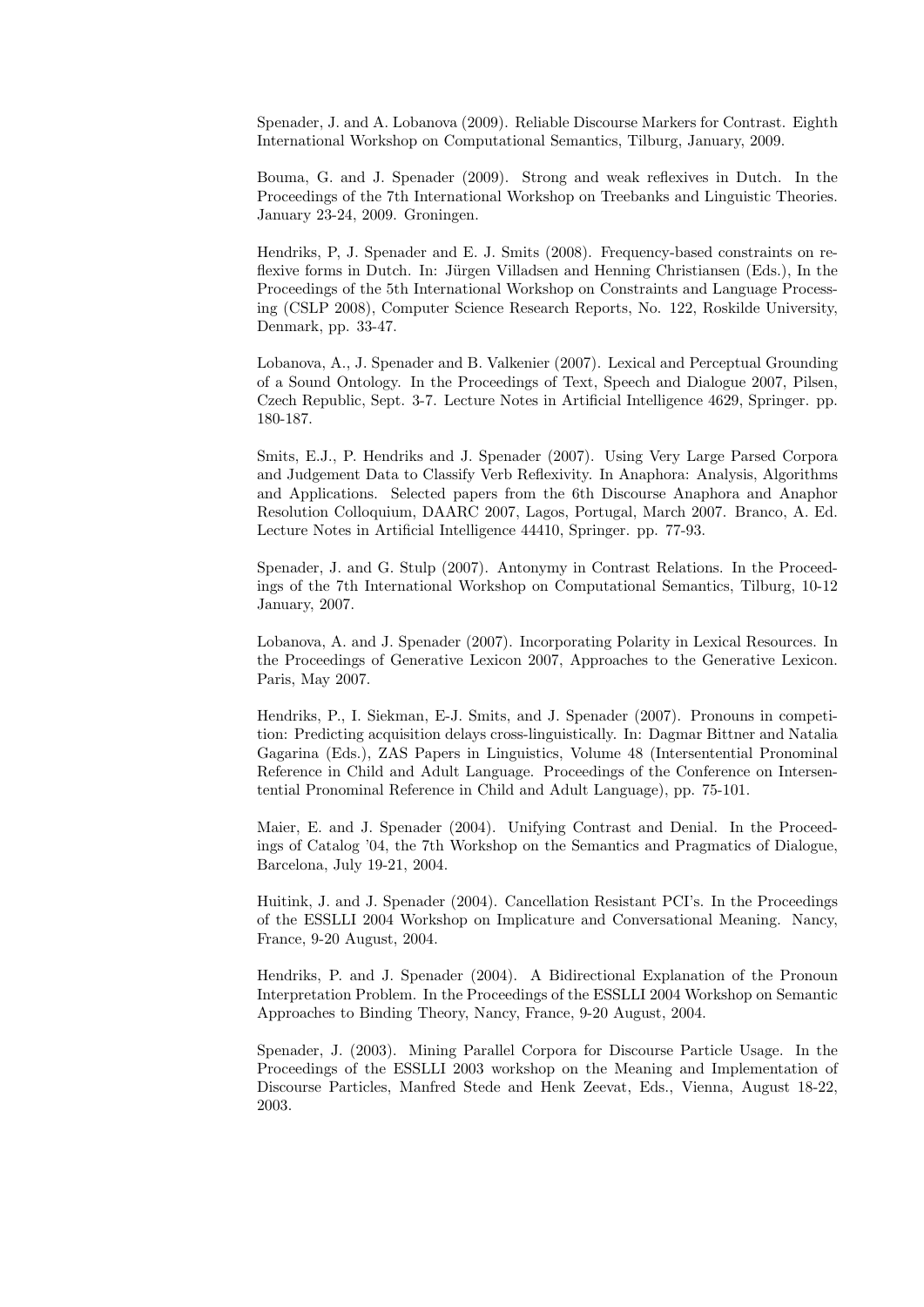Spenader, J. (2001). Presupposition or Anaphora: Constraints on Choice of Factive Complements in Spoken Discourse. In the Proceedings of the ESSLLI 2001 Workshop on Information Structure, Discourse Structure and Discourse Semantics, Helsinki, Finland, 13-24 August.

Spenader, J. (2001). Between Binding and Accommodation. In the Proceedings of Bi-DIALOG, the Fifth workshop on the Semantics and Pragmatics of Dialogue, Bielefeld, 14-16 June, 2001.

Book Chapters Spenader, J. & Bosnic, A., (2018). Distributivity preferences for Dutch quantifiers "elk" and "ieder", Chapter in Hollebrandse, B., Kim, J., Perez-Leroux, A. T., & Schulz, P. (2018). T.O.M. and Grammar: Thoughts on Mind and Grammar: A Festschrift in honor of Tom Roeper. (UMOP; Vol. 41). Amherst, Massachusetts.

> Köder, F., J. van der Meer & J. Spenader (2017). "The interpretation of Dutch direct speech reports by Frisian-Dutch bilinguals". Chapter in: From Semantics to Dialectometry: Festschrift for John Nerbonne. M. Wieling, M. Kroon, G. van Noord and G. Bouma (eds.) College Publications, Vol. 32, 171-179.

> Maier, E., A. de Koster, and J. Spenader (2015). Simulating Prosody in Indirect Speech: A Reading Study. In Lestrade et al. (eds.) Addenda: artikelen voor Ad Foolen. pp. 263-273.

> Hollebrandse, B., J. Spenader and P. Hendriks (2014). Dutch children's interpretation of quantificational determiners: Must the universal property of conservativity be learned? In: J. Hoeksema & D. Gilbers (Eds). Black Book. A Festschrift in honor of Frans Zwarts. University of Groningen. Chapter 10, pp. 165-177.

> Spenader, J., Richter. F. and J. Rado (2014). Experimental investigations of the licensing of NPIs in English. In: J. Hoeksema & D. Gilbers (Eds). Black Book. A Festschrift in honor of Frans Zwarts. University of Groningen. Chapter 18, pp. 298- 310. Paper .pdf

> Spenader, J. and R. Blutner (2007). Compositionality and Systematicity, In: Cognitive Foundations of Interpretation, Bouma, G., Krmer, I., Zwarts, J. (eds.) KNAW publications, pp. 163-174.

> Spenader, J. (2004). Variation in Choice of Swedish Demonstratives. In "Optimality Theory and Pragmatics", R. Blutner and H. Zeevat, Eds. Palgrave/Macmillan.

> Spenader, J. (2003). Between Binding and Accommodation. In "Perspective on Dialogue in the New Millennium", P. Kühlein, Hannes Rieser and Henk Zeevat, Eds., John Benjamins, pp.79-110.

> Spenader, J. (2002). Presupposed Propositions in a Corpus of Dialogue. In "Information Sharing: Reference and Presupposition in Language Generation and Interpretation", Kees van Deemter and Rodger Kibble, Eds., CSLI publications

Special issues, edited volumes and reviews Spenader, J. and P. Hendriks (2006). Combining Multiple Information Sources for Ellipsis, Introduction to Special Issue in Research on Language and Computation, Volume 4 (4) J. Spenader and P. Hendriks, Guest Editors, pp. 327-333.

Spenader J and P. Hendriks (2005). Editors. Proceedings of the ESSLLI 2005 Work-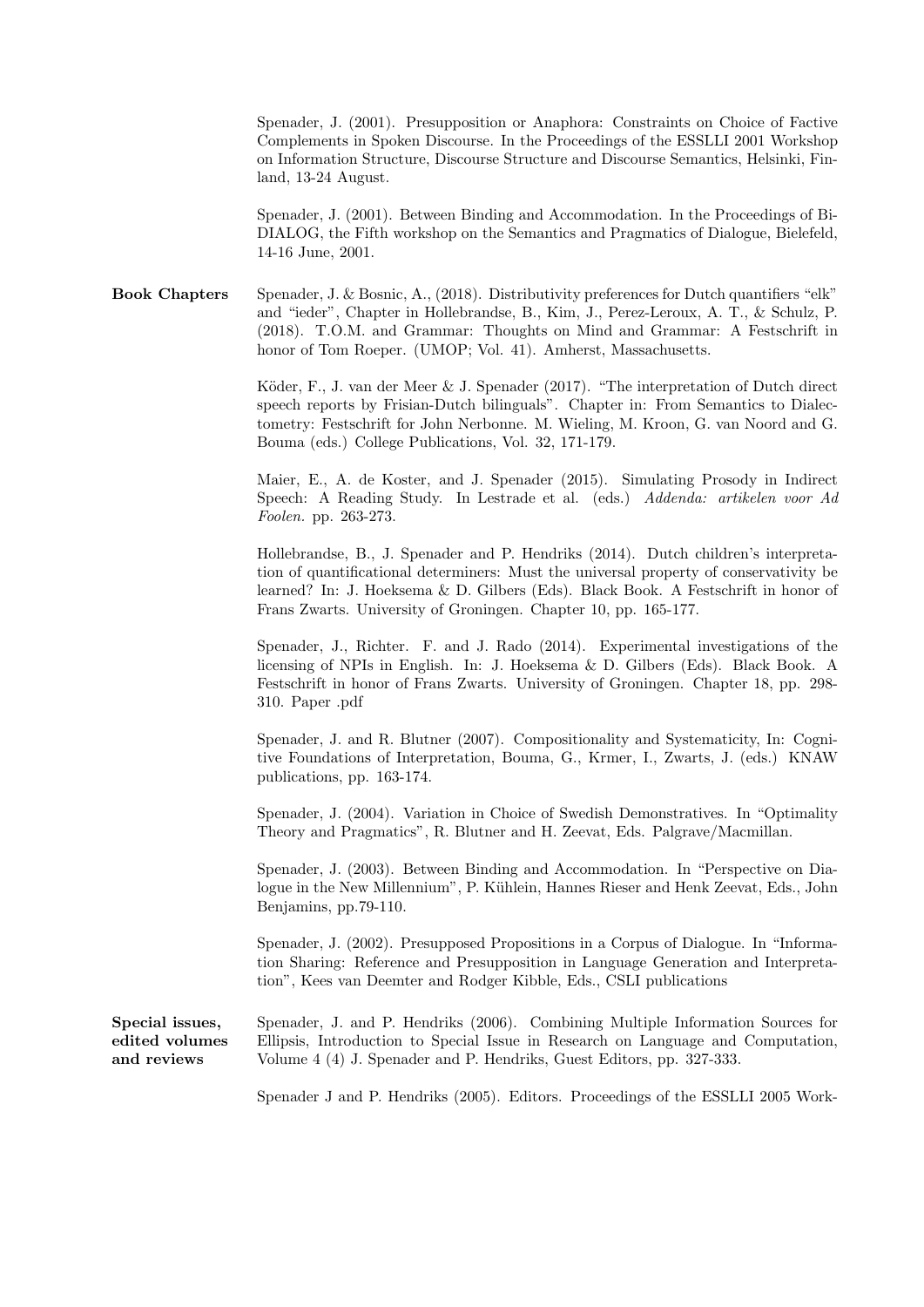shop on Cross-modular approaches to ellipsis. Paper presented August 8, 2005, Heriot-Watt University Edinburgh, Scotland

Spenader, J., A. Eriksson and Ö. Dahl (2003). Editors. The Proceedings of the Stockholm Workshop on Variation in Optimality Theory, Department of Linguistics, Stockholm University, Sweden. 26-27 April, 2003.

Spenader, J. (2005). Review of Heim and Kratzer's "Semantics in Generative Grammar", Journal of Logic, Language and Information. 14(4). 476-479.

"Novel quantifier learning in adults and children: what strategies are plausible?", ESSL/LacqLab at MIT, Cambridge Massachusetts, Dec 8, 2017.

"What properties of quantifiers need to be learned and how do we learn them?" LaWne: Language Acquisition Workshop in New England, University of Massachusetts, Nov 18, 2017.

"Implicit Causality and Inquisitivity" Invited presentation for the workshop "Questions in pragmatics", ILLC, Amsterdam, December 14, 2015.

"Does Embedding Type Influence Rate of Projection for Presuppositions? An Experimental Study of the Projection Tendencies of Cognitive and Emotive Factives". Invited presentation for the workshop "Projection in Discourse. From formal to data-driven approaches", November 27, 2015, Groningen.

"Coherence and eventuality type effects on the interpretation for stressed pronouns". Semantics and Pragmatics Colloquium, Linguistics Department, Radboud University, Nijmegen. February 25, 2014.

"Do Presupposition Triggers Influence the Felicity of Voice Mismatched Sentences?". Linguistics Seminar, Department of English, Stockholm University. March 12, 2012.

"Contrast Relations and Context: Relating the Two" Invited speaker for Third Contrast Workshop, 3 May, ZAS, Berlin.

"How to become a senior researcher", together with Ruth Kempson. ESSLLI student session, 19 August, 2005, Edinburgh,

"The Nature of Systematicity in Natural Language". (with Reinhard Blutner) KNAW Colloquium

"Modality Realization as Contrast in Discourse" Computational Linguistics Talk Series, Stockholm University. 16 October, 2003.

"Variation in Demonstrative Choice in Swedish" SWOT 2002, Scandinavian Workshop in Optimality Theory, Gothenburg University, 14-16 November, 2002.

"A Gap to be Bridged? What Corpus Study can tell us about Bridging". DIP (Discourse) Colloquim, Philosophy Department, University of Amsterdam, 22 February, 2002.

"Presupposition or Abstract Object Anaphor?; Constraints on Choice of Factive Complements in Spoken English", Semantics Colloquium, Philosophy Department, University of Nijmegen. 27 November, 2001

Selected Invited Talks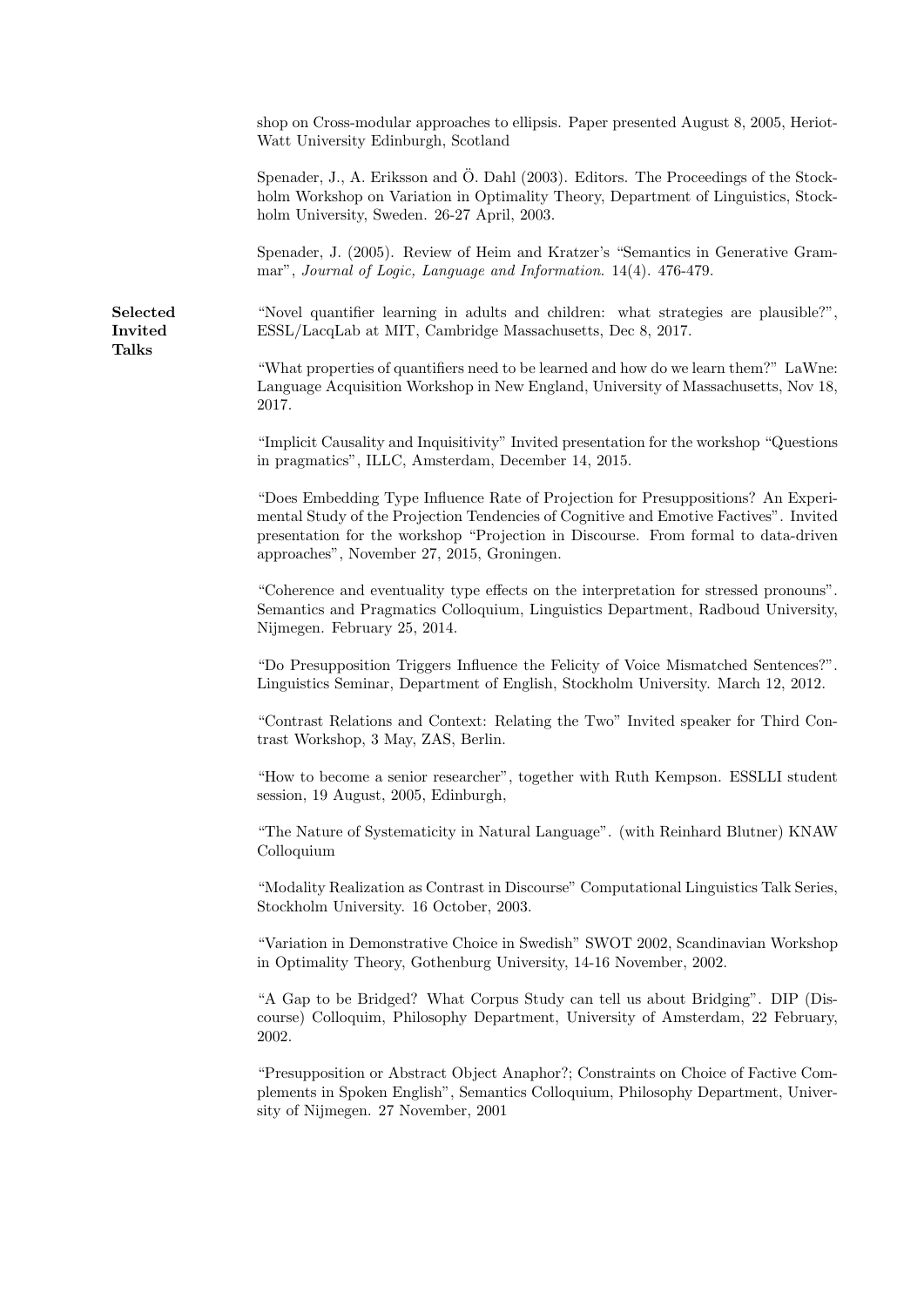| PhD supervision                             | Anna de Koster, Expected defense: Late 2020. Preliminary title: Factors influenc-<br>ing distributive and collective interpretations. Co-advised with Prof. Petra Hendriks,<br>Centre for Language and Cognition, The University of Groningen.                           |
|---------------------------------------------|--------------------------------------------------------------------------------------------------------------------------------------------------------------------------------------------------------------------------------------------------------------------------|
|                                             | Ana Bosnic, Expected defense: Early 2019. Preliminary title: Comprehension of Spa-<br>tial Distributivity in Children and Adults Artificial Intelligence Department, University<br>of Groningen and Center for Language Sciences, Nantes, France.                        |
|                                             | Marta Andersson, Defended April 15, 2016. Result Relations in Discourse. Department<br>of English, Stockholm University.                                                                                                                                                 |
|                                             | Anna Lobanova, Defended Nov 30, 2010. The Anatomy of Antonymy: A Corpus-<br>Driven Approach. Artificial Intelligence Department. University of Groningen.                                                                                                                |
| Promotion<br>Committee<br><b>Activities</b> | Promotion Committee member: Burcu Arslan, Artificial Intelligence, University of<br>Groningen (2017)                                                                                                                                                                     |
|                                             | Promotion Committee member: Tim van Cruys, Computational Linguistics Groningen,<br>(2010)                                                                                                                                                                                |
|                                             | PhD reading committee member: Kirstina Nilsson, Computational Linguistics Stock-<br>holm University (2011) Thesis title: Hybrid Methods for Coreference Resolution in<br>Swedish.                                                                                        |
|                                             | External Examiner Phd thesis: Micheal Paradis, Oxford University (2011) Thesis title:<br>Speech in Parts, Understanding and Modelling the Differences between Words                                                                                                      |
| Grants                                      | DAAD U4 Mobility Grant for Strategic Partnership in U4 Network, Visiting Courant<br>Research Centre on "Text Structures" in Göttingen, 2014                                                                                                                              |
|                                             | VENI-grant awarded by the Netherlands Organization for Scientific Research (NWO):<br>"The Contribution of Contrast in Context", March 2006-2011. (200k Euros).                                                                                                           |
| <b>Longer Visits</b><br>Abroad              | University of Massachusetts, Linguistics Department, USA (Sept 2017-Dec 2017) Vis-<br>iting Scholar to Linguistics Department Host: Prof. Dr. Thomas Roeper, world expert<br>on child first language acquisition.                                                        |
|                                             | Smith College, Psychology Department, USA (Sept 2017-Dec 2017) Visiting Research<br>Fellow, Psychology Department. Host: Prof. Dr. Jill de Villiers, world expert on<br>language acquisition including verbal assessment. Major proponent of linguistic deter-<br>minism |
|                                             | Courant Research Centre Text Structures, Georg-August University, Gttingen, Ger-<br>many (between March 2014-January 2015 5 visits) U4 DAAD Financed Research Visit<br>Program, Hosts: Prof. Anke Holler and Dr. Thomas Weskott                                          |
| Organization                                | Co-Organizer: DETEC 2017: Discourse Expectations: Theoretical, Experimental and<br>Computational perspectives, Max Planck Institute, Nijmegen, June 26-27, 2017                                                                                                          |
|                                             | Co-Organizer: Redraw 2015: Redrawing pragmasemantic borders. (Groningen)                                                                                                                                                                                                 |
|                                             | Organizer: Second Contrast Workshop, "Contrast, Information Structure and Intona-<br>tion", October 28-30, 2005. Stockholm, Sweden.                                                                                                                                      |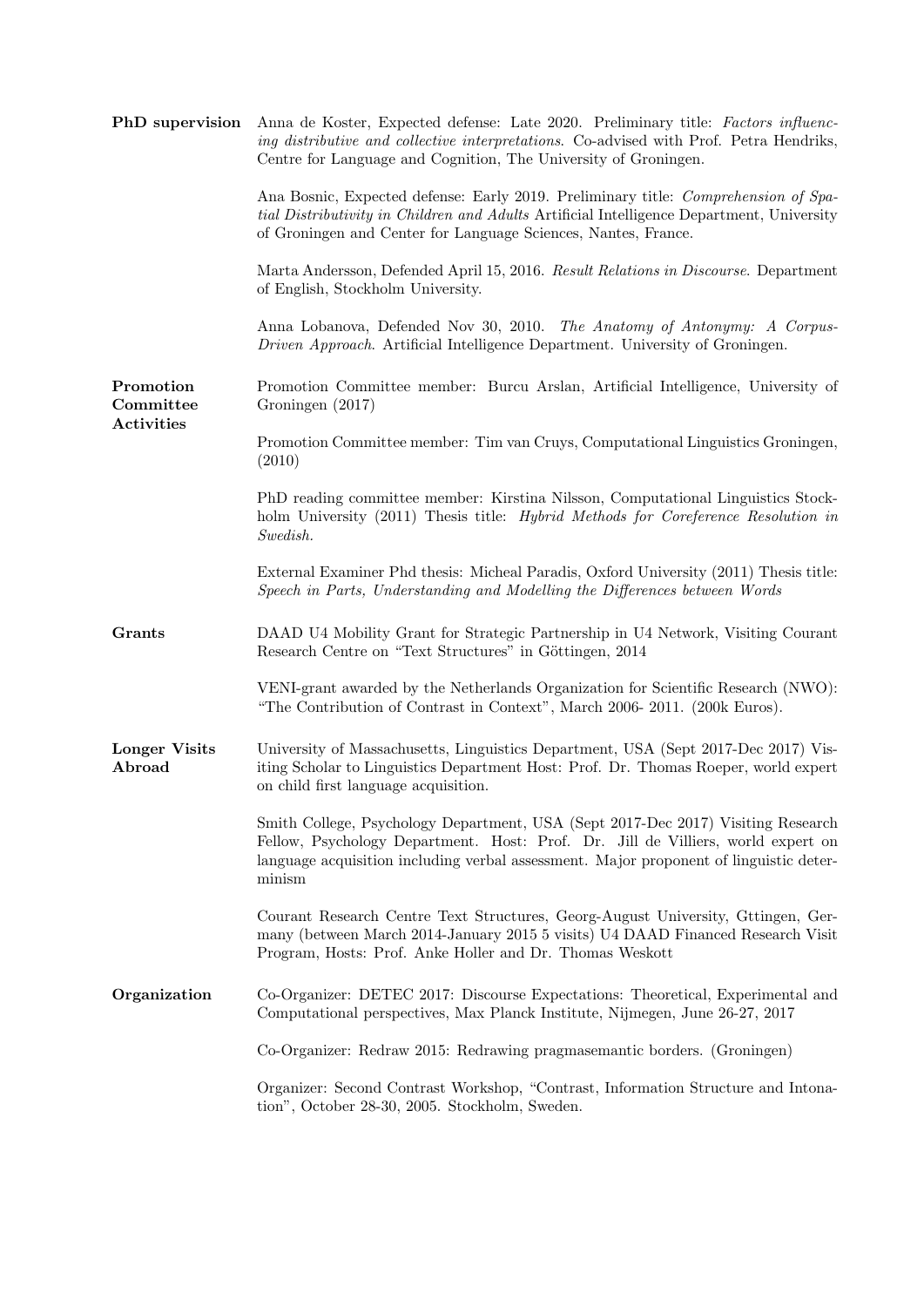|                                   | Co-Organizer: ESSLLI (European Summer School of Logic, Language and Information)<br>2005 Workshop on Cross-modular approaches to Ellipsis                                                                                                                                                                |
|-----------------------------------|----------------------------------------------------------------------------------------------------------------------------------------------------------------------------------------------------------------------------------------------------------------------------------------------------------|
|                                   | Chief Organizer: Stockholm Workshop on Variations in Optimality Theory (2003)                                                                                                                                                                                                                            |
|                                   | Co-organizer: Computational Linguistics in the New Millennium: A One-Day Sympo-<br>sium in Honor of Prof. Benny Brodda (September 1999).                                                                                                                                                                 |
| Service                           | Program committee member for CogSci (2009-present), BNAIC (2016-present), GLOW<br>(2018-present). Reviewer for ACL (Association for Computational Linguistics, Sinn<br>und Bedeutung, ESSLLI Student Session (2006), ACL Student Session (2004), among<br>others.                                        |
|                                   | Referee for <i>Cognitive Science</i> , <i>Lingua</i> , <i>Discourse Processes</i> , <i>Journal of Pragmatics</i> ,<br>Journal of Semantics, Journal of English Linguistics, Journal of Child Language, Lan-<br>guage Acquisition, Journal of Child Language Acquisition and Development, among<br>others |
| Teaching                          |                                                                                                                                                                                                                                                                                                          |
| <b>Bachelor</b><br><b>Courses</b> | General Linguistics 5 ECTS (Bsc course)<br>Artificial Intelligence Department, University of Groningen.<br>(Taught every year since 2006 (13 years total))                                                                                                                                               |
|                                   | • Introduction to phonetics, phonology, morphology, syntax, semantics and prag-<br>matics.                                                                                                                                                                                                               |
|                                   | • Lectures with small group sessions, a required course in the first year of the<br>Artificial Intelligence Bachelor program.                                                                                                                                                                            |
|                                   | • As the only course that gives an overview of linguistics at the University of<br>Groningen, it also attracts language and linguistic students from the Faculty of<br>Arts.                                                                                                                             |
|                                   | $\bullet$ In 2019, over 200 students.                                                                                                                                                                                                                                                                    |
|                                   | Language and Speech Technology 5 ECTS (BSc course)<br>Artificial Intelligence Deparment, University of Groningen.<br>(Taught in: 2006-2016, 2018-2019)                                                                                                                                                   |
|                                   | • Course coordinator and lecturer for the Language Technology part of the course                                                                                                                                                                                                                         |
|                                   | • Lectures and three practical computer lab sessions, also overseen by the course<br>coordinator                                                                                                                                                                                                         |
|                                   | • Topics include corpora, corpus analysis, referential expressions and coreference<br>resolution, computational lexical resources such as WordNet, semantic clustering,<br>word sense disambiguation and machine translation.                                                                            |
|                                   | Mathematical Linguistics I 5 ECTS, Linguistics-Stockholm University<br>(Taught in: 2005, 2002)<br>• Topics included propositional logic, predicate logic, natural deduction, set theory,<br>formal languages and automata theory                                                                         |
|                                   | • A required course in the first semester of Computational Linguistics                                                                                                                                                                                                                                   |
|                                   |                                                                                                                                                                                                                                                                                                          |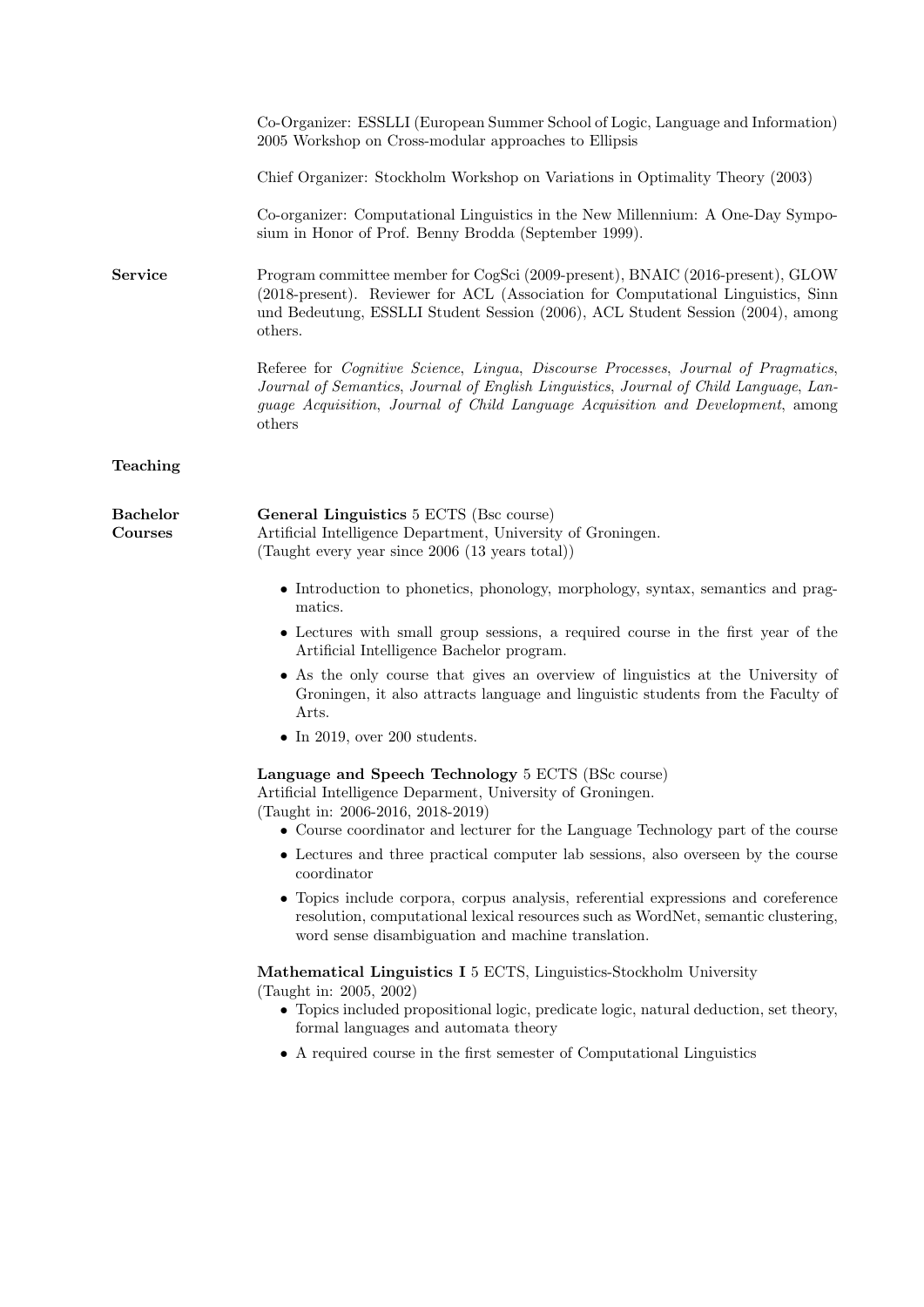Methods and Applications in Computational Linguistics Linguistics-Stockholm University

(Taught in: 2004, 2002)

- A required course in the first semester of Computational Linguistics
- Topics included corpus linguistics, part-of-speech tagging, chunking, parsing, lexical resources and machine translation

Introduction to Logic Linguistics-Stockholm University,

- Part of the course 'Mathematical Linguistics' (Taught in: 2003, 2004)
	- Propositional and predicate logic, including natural deduction

Introduction to Programming Linguistics-Stockholm University (Taught in: 2005)

• An introduction to Unix Programming Tools and writing shell scripts for beginning computational linguistic students

Semantics Lecturer, Linguistics-Stockholm University

 $(Co$ -taught with Sofia Gustafson-Capková in: 1999, 2000)

• Introductory course in semantics for linguistic students

Computational Discourse Lecturer, Uppsala University

Language Engineering Programme, Uppsala University, Sweden  $(Co$ -taught with Sofia Gustafson-Capková in: 1999, 2000)

• An overview of discourse analysis and discourse related phenomena for language technology students

Computational Discourse (Capita Selecta) Department of Humanities Computing, Groningen (Co-taught with Gerlof Bouma in: 2004)

• Overview of Discourse theories and their relevance to computational language applications for Humanities Computing Majors

Mathematical Linguistics II Co-taught with Prof. Benny Brodda, Linguistics-Stockholm

(Taught in: 1998)

• An introduction to statistical natural language processing

Bachelor thesis writing seminar for computational linguistics students (2002), Linguistics-Stockholm University

Beginning Japanese Instructor, Elgin Community College, Elgin, Illinois (Taught in: Summer 1990)

• Introduction to Japanese, including basic phrases, vocabulary, syntax and hiragana and katakana writing systems

| $\operatorname{Master}$ | Language Modelling 5 ECTS (MSc course) AI-Groningen.         |  |
|-------------------------|--------------------------------------------------------------|--|
| Courses                 | Artificial Intelligence Department, University of Groningen. |  |
|                         | (Taught from $2006-2016$ , and from $2018$ to present.)      |  |
|                         | • An introduction to Psycholinguistics                       |  |

• Each year focuses on a new topic. Past topics included: quantification, focus, Principle A and reflexives, ellipsis, implicit causality, pronoun interpretation, animacy and pronominal form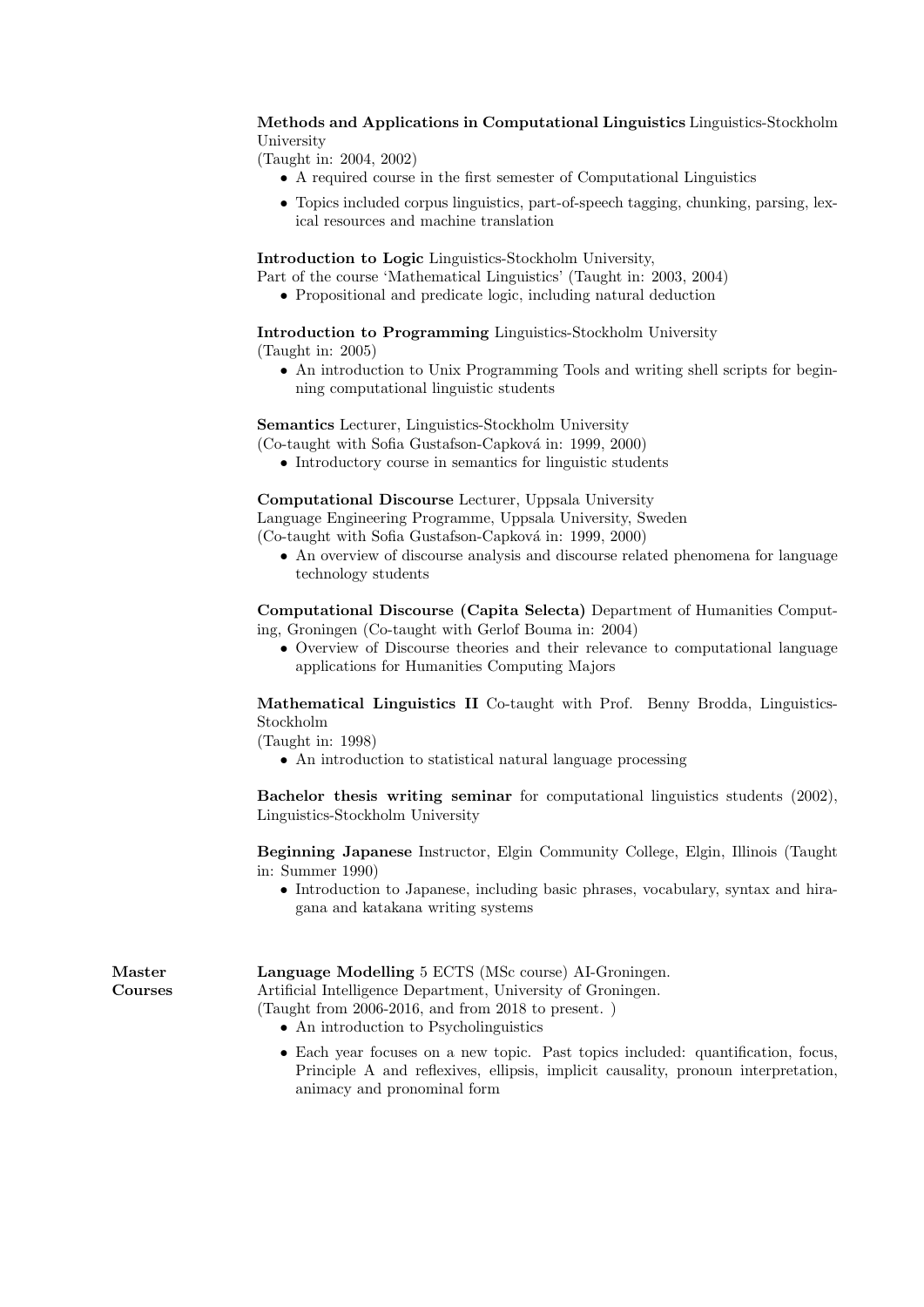- Students do psycholinguistic experiments investigating an open question for one for one of the topics
- Includes instruction in experimental design, common experimental methods and statistical analysis of categorical and continuous variables
- Course also includes an introduction to writing scientific papers

Computational Simulations of Language 5 ECTS (MSc course) Artificial Intelligence Department, University of Groningen.

(Taught in: 2019)

- Course covers the basics of connectionist models of language, Bayesian modelling and Rescola-Wagner modeling of linguistic phenomena, including acquisition.
- Students do three computer labs practicing connectionist modelling with simple neural networks and with Bayesian methods.

Computational Discourse 5 ECTS (MSc course) Artificial Intelligence Department, University of Groningen.

(Taught in: 2006-2018)

- Course covers coherence and cohesion, theories of discourse including Rhetorical Structure Theory (RST) and Segmented Discourse Representation Theory (SDRT)
- Developed four computer lab session used in the course where students work with the RST annotated corpus and the Penn Discourse Treebank to do corpus investigations of coherence relations, including manual analysis, simple corpus linguistic statistics and machine learning tools

Formal Models of Cognition 5 ECTS, (MsC course) Artificial Intelligence Department, University of Groningen.

(Taught in: 2012-present)

- Taught the unit on language research, introducing why language is a special cognitive skill and evidence of innateness
- Included a computer lab creating models of regular and irregular verbs in English.

First-year Research Project 10 ECTS, (MsC course) Artificial Intelligence Department, University of Groningen.

(Taught in: 2012-present)

- Course coordinator and advisor to individual projects
- Gave the introductory lecture, monitored individual projects and organized and chaired the final seminar with student presentations

Interaction Design 5 ECTS, (MsC course) Artificial Intelligence Department, University of Groningen.

(Taught in: 2007, 2006)

- An introduction to spoken dialogue systems
- Gave an overview of a number of representative systems, including VerbMobil, TRAINS and Clarissa
- Included a practical assignment where students created their own menu-based spoken dialogue system

PhD Courses Empirical Approaches to Discourse Foundational Course at ESSLLI (European Summer School on Language, Logic and Information), Opole, Poland (2012)